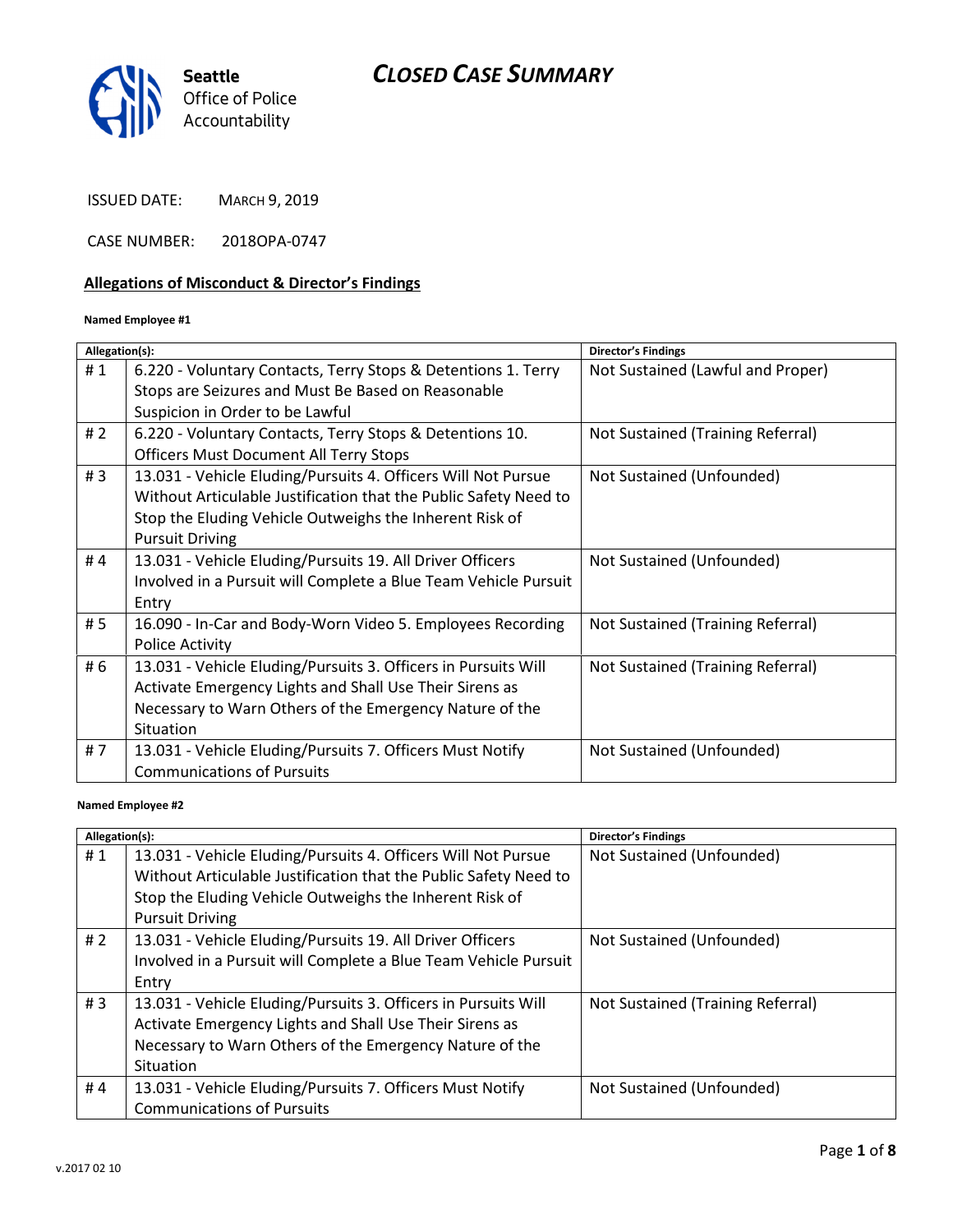

OPA CASE NUMBER: 2018OPA-0747

#### Named Employee #3

| Allegation(s): |                                                                  | <b>Director's Findings</b> |
|----------------|------------------------------------------------------------------|----------------------------|
| #1             | 13.031 - Vehicle Eluding/Pursuits 4. Officers Will Not Pursue    | Not Sustained (Unfounded)  |
|                | Without Articulable Justification that the Public Safety Need to |                            |
|                | Stop the Eluding Vehicle Outweighs the Inherent Risk of          |                            |
|                | <b>Pursuit Driving</b>                                           |                            |
| #2             | 13.031 - Vehicle Eluding/Pursuits 19. All Driver Officers        | Not Sustained (Unfounded)  |
|                | Involved in a Pursuit will Complete a Blue Team Vehicle Pursuit  |                            |
|                | Entry                                                            |                            |
| #3             | 13.031 - Vehicle Eluding/Pursuits 17. Officers will Disengage    | Not Sustained (Unfounded)  |
|                | When Pursuit is Terminated                                       |                            |

# This Closed Case Summary (CCS) represents the opinion of the OPA Director regarding the misconduct alleged and therefore sections are written in the first person.

#### EXECUTIVE SUMMARY:

It was alleged that the Named Employees may have engaged in an out of policy pursuit. It was also alleged that Named Employee may have conducted an improper Terry stop, failed to properly document that detention, and did not record In-Car Video.

#### ANALYSIS AND CONCLUSIONS:

#### Named Employee #1 - Allegations #1

# 6.220 - Voluntary Contacts, Terry Stops & Detentions 1. Terry Stops are Seizures and Must Be Based on Reasonable Suspicion in Order to be Lawful

As discussed more fully below, at different times, the Named Employees followed a car driven by the Subject. The car's license plates were stolen and the car, itself, was later determined to be stolen. Named Employee #1 (NE#1) and Named Employee #2 (NE#2) followed the car for a period of time but lost sight of it. The car was ultimately tracked down and its occupants detained by Named Employee #3 (NE#3) and the student officer that she was supervising.

NE#1 arrived at the location where the Subject's car was stopped. He observed other officers, including NE#2 and NE#3, at that location. He observed another female who he believed could be a second suspect. He ordered her down to the ground. At that point, NE#3 told him that this other suspect was not involved. NE#1 told the woman to leave the scene if she was not involved.

At his OPA interview, NE#1 acknowledged that, even if momentarily, he effectuated a Terry stop of the woman. He explained to OPA that he felt the woman was a suspect and he simply took charge of detaining her. NE#1 stated that she was in the wrong place at the wrong time.

SPD Policy 6.220-POL-1 governs Terry stops and stands for the proposition that Terry stops are seizures of an individual and, as such, must be based on reasonable suspicion in order to be lawful.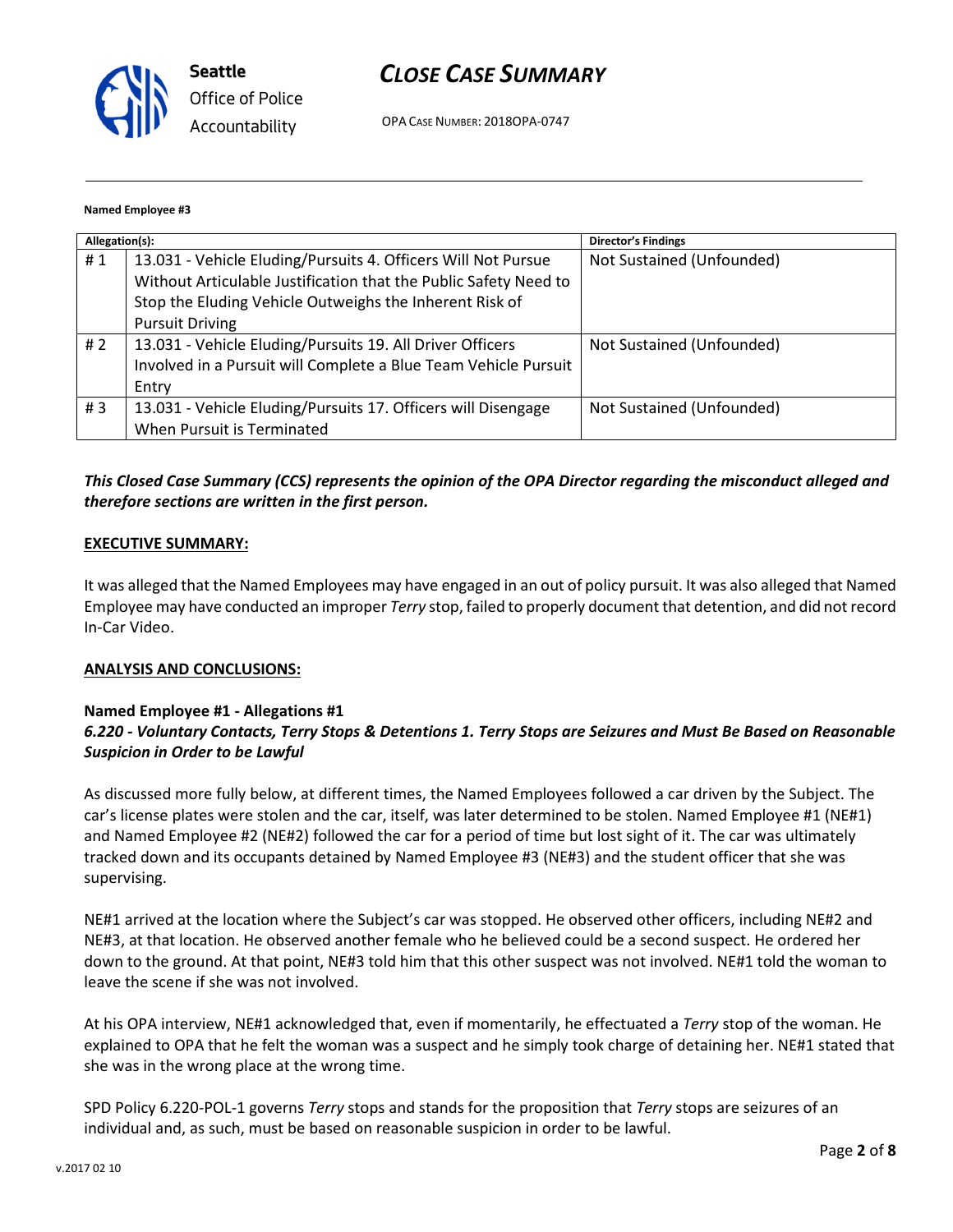

OPA CASE NUMBER: 2018OPA-0747

Ultimately, the woman who NE#1 detained was not engaging in criminal activity. However, under the circumstances he was faced with at that moment, NE#1 believed that she was one of the suspects. He reached this conclusion based on the fact that she was standing in the near vicinity of the Subject and next to the stopped car. Even though his belief was determined to be misplaced, I find that a reasonable officer in NE#1's place presented with the same facts and under the same immediacy to make a decision would have acted similarly. As such, I recommend that this allegation be Not Sustained – Lawful and Proper.

Recommended Finding: Not Sustained (Lawful and Proper)

Seattle

Office of Police Accountability

# Named Employee #1 - Allegation #2 6.220 - Voluntary Contacts, Terry Stops & Detentions 10. Officers Must Document All Terry Stops

SPD Policy 6.220-POL-10 requires that officers document all Terry stops using a Terry Template. Within the Terry Template, officers are instructed to "clearly articulate the objective facts they rely upon in determining reasonable suspicion." (SPD Policy 6.220-POL-10.)

NE#1 did not complete a Terry Template documenting the detention of the woman. He acknowledged that he effectuated a Terry stop and, as such, that this paperwork was required. He told OPA that he assumed that the numerous other officers who were writing reports would document what had occurred.

As NE#1 detained the woman, he was personally responsible for completing a Terry Template. When he did not do so, he violated policy. That being said, I recommend that NE#1 receive a Training Referral rather than a Sustained finding for two main reasons. First, NE#1 accepted responsibility for his actions and acknowledged that he violated policy. Second, it is a minor policy violation that OPA believes is better addressed by training and counseling. Third, the Terry stop was extremely short in duration and, while NE#1 was responsible for recording his actions, it was not unreasonable to believe that one of the officers who detained the Subject would fully document the incident.

• Training Referral: NE#1 should be retrained as to the requirement that he complete a Terry Template and should be counseled that he is mandated to do so whenever he effectuates a detention. NE#1 should be reminded to more closely comply with this policy moving forward. This retraining and associated counseling should be documented and this documentation should be maintained in an appropriate database.

# Recommended Finding: Not Sustained (Training Referral)

#### Named Employee #1 - Allegation #3

# 13.031 - Vehicle Eluding/Pursuits 4. Officers Will Not Pursue Without Articulable Justification that the Public Safety Need to Stop the Eluding Vehicle Outweighs the Inherent Risk of Pursuit Driving

NE#1 stated that the sole offense that the Subject was suspected of was possessing stolen license plates. He recognized that he would have been precluded from pursuing under those circumstances. He told OPA, however, that he was not engaged in a pursuit at any point during this incident.

NE#1 explained that he was driving when the Subject car passed him, traveling in the opposite direction. He believed the car to be suspicious and he turned around to follow it in order, based on his account, to read its license plate. He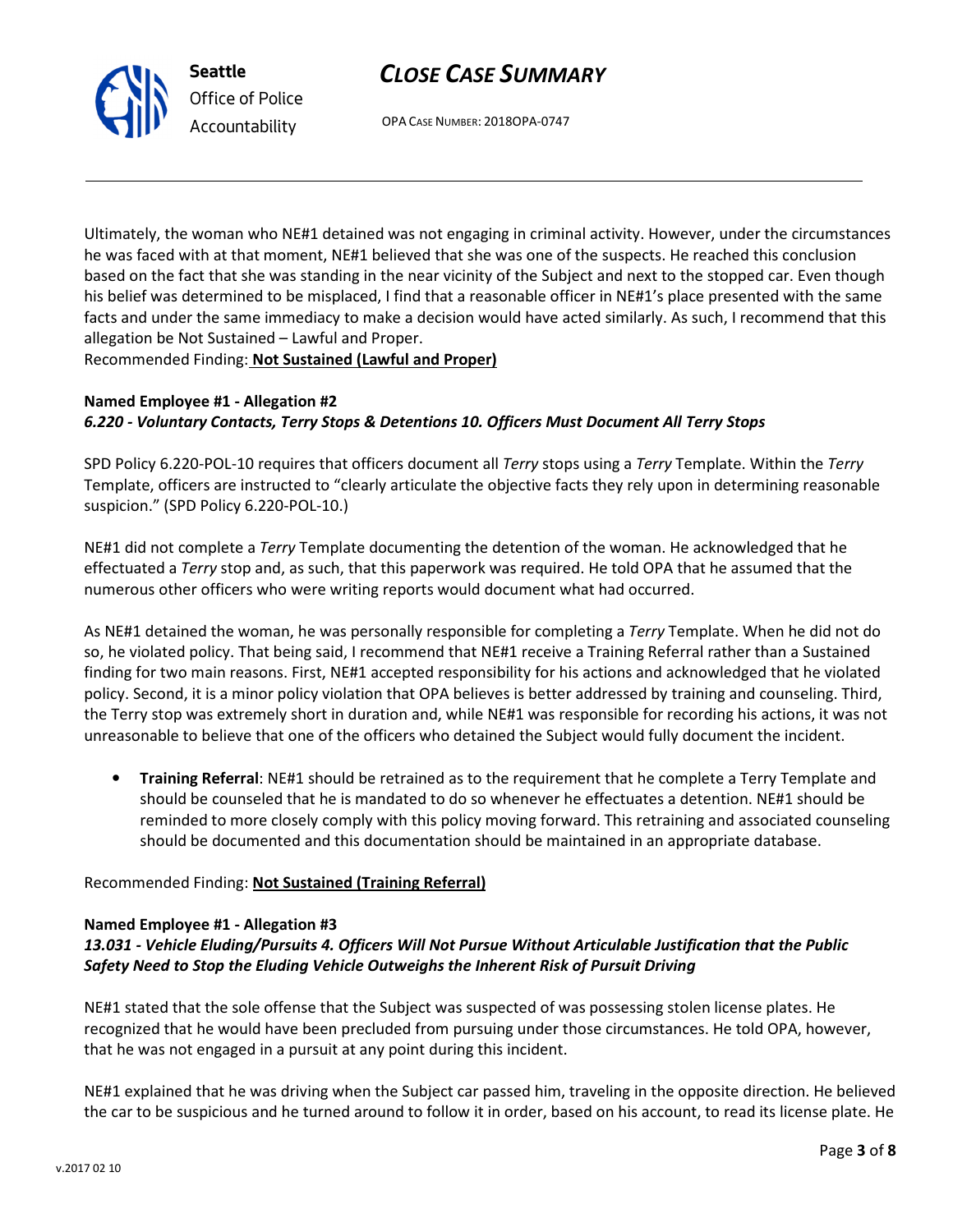OPA CASE NUMBER: 2018OPA-0747

stated that the Subject car began speeding up and he attempted to get behind it. He stated that the car then drove through two stop signs. At that point, he went over radio and stated that he was following the car at a distance but was not in a pursuit. He observed the car drive through another stop sign and then he lost sight of it. Shortly thereafter, he reported seeing a car with no lights on backing out of a dead end. NE#1 identified this as the Subject car and obtained the license plate number. He provided that information over the radio and learned that the plates were stolen. However, before he could block the car's way, it drove away and NE#1 again lost sight of it.

Approximately one minute later, the location of the car was reported by other officers. NE#1 drove to that location, found the stopped car, and learned that the Subject had fled. The Subject was ultimately tracked down and arrested. The female passenger was ultimately determined to be an endangered missing person who was uninvolved in any criminal activity. The car was also determined to be stolen.

SPD Policy 13.031-POL-1 defines a pursuit as "when an officer, in an effort to keep pace with and/or immediately stop or apprehend an eluding driver, drives in a manner that is outside of normal traffic restrictions." The policy explains that eluding exists when: "an officer operating an authorized police vehicle issues by hand, voice, emergency lights or siren a visual and/or audible signal to the driver of a vehicle to stop and, after a reasonable time to yield in response to the officer's signal, the driver" increases speed, takes evasive action, and/or refuses to stop. SPD Policy 13.031-POL-4 instructs that officers will not engage in a pursuit unless the "public safety need to stop the vehicle outweighs the inherent risk of pursuit driving." The policy states that a pursuit may not occur solely to apprehend a driver who had committed one or more of the following: traffic violations; civil citations; misdemeanors; gross misdemeanors; property crimes; and the act of eluding alone.

NE#1 denied that he engaged in a pursuit at any time. He stated that, instead, he was following the car in order to obtain its license plate. GPS and In-Car Video (ICV) indicated that NE#1 drove at speeds higher than the posted speed limit. Moreover, he drove through stop signs without stopping. As such, he operated his patrol vehicle outside of normal traffic patterns. ICV further showed that he did not attempt to effectuate a traffic stop of the Subject's car, did not activate his emergency equipment, and did not keep pace with the car. As such, even though he was functionally following the Subject's car while driving outside of normal traffic patterns, he was technically not in a pursuit as contemplated by SPD policy. As such, I recommend that this allegation be Not Sustained – Unfounded.

# Recommended Finding: Not Sustained (Unfounded)

### Named Employee #1 - Allegations #4 13.031 - Vehicle Eluding/Pursuits 19. All Driver Officers Involved in a Pursuit will Complete a Blue Team Vehicle Pursuit Entry

SPD Policy 13.031-POL-19 requires all officers involved in a pursuit to complete a Blue Team Vehicle Pursuit Entry. As discussed above, I find that, when applying Department policy, NE#1 was technically not in a pursuit and, accordingly, he was not required to complete this documentation. As such, I recommend that this allegation be Not Sustained – Unfounded.

# Recommended Finding: Not Sustained (Unfounded)

# Named Employee #1 - Allegation #5



Seattle Office of Police Accountability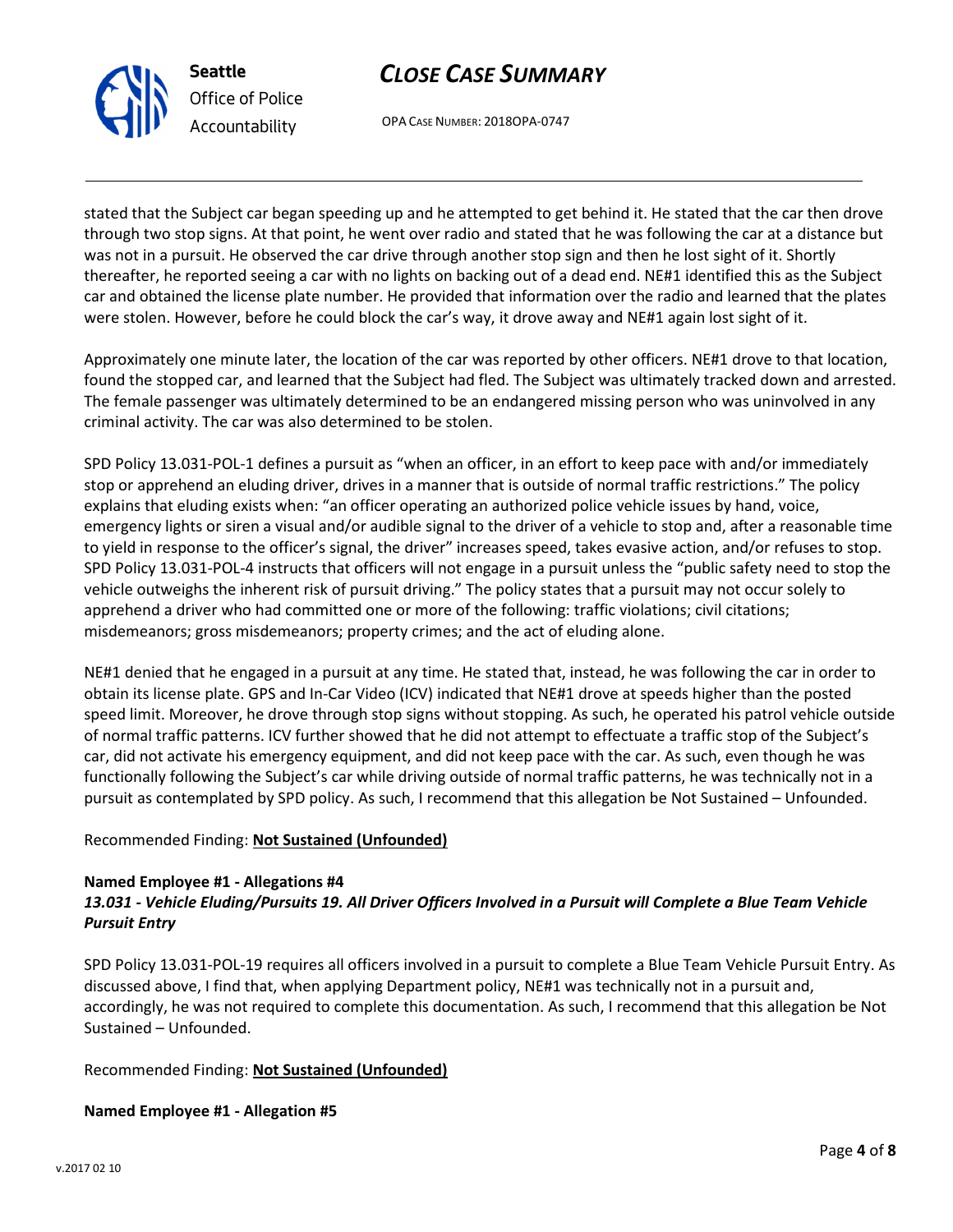OPA CASE NUMBER: 2018OPA-0747

### 16.090 - In-Car and Body-Worn Video 5. Employees Recording Police Activity

SPD Policy 16.090-POL-1(5) concerns when Department employees are required to record police activity. SPD Policy 16.090-POL-5(1)(b) sets forth the categories of activity that must be recorded, which include: responses to dispatched calls starting before the employee arrives on the scene; traffic and Terry stops; on-view infractions and criminal activity; and arrests and seizures.

Immediately prior to first seeing the Subject's car, NE#1 was recording both ICV and Body Worn Video (BWV) for another call. However, when he began to follow the Subject's car, NE#1 did not record ICV. He asserted that he did not believe that it was necessary as he was just following and attempting to reacquire the Subject's car to read its license plate. He did, however, record Body Worn Video (BWV) for a portion of the incident.

I disagree with NE#1 and believe he was compelled to record ICV during this incident. As such, the failure to do so was technically contrary to policy. That being said, under the circumstances of this case, I believe that a Training Referral is the more appropriate result. First, while OPA believes that recording was required by policy, I understand NE#1's rationale for why he did not think that this was the case during this incident. Second, he did record BWV and, thus, captured a substantial portion of his law enforcement activity.

• Training Referral: NE#1 should be reminded of the elements of SPD Policy 16.090-POL-1(5) and should be specifically retrained on when he is required to record video. For example, he should be reminded that ICV must be activated when engaging in Terry stops and traffic stops, both of which were foreseeable results of NE#1's actions in this case. NE#1 should be counseled to more closely comply with this policy moving forward. This retraining and associated counseling should be documented and this documentation should be maintained in an appropriate database.

Recommended Finding: Not Sustained (Training Referral)

#### Named Employee #1 - Allegation #6

# 13.031 - Vehicle Eluding/Pursuits 3. Officers in Pursuits Will Activate Emergency Lights and Shall Use Their Sirens as Necessary to Warn Others of the Emergency Nature of the Situation

SPD Policy 13.031-POL-3 requires that officers involved in pursuits activity their emergency lights and use their sirens as needed to warn other of the emergency nature of the situation. As with the above allegations, I find that this allegation is inapplicable to NE#1's conduct as he was technically not involved in a pursuit.

However, I note that NE#1 was, at times, engaging in emergency driving and he failed to use his lights or sirens at any point, even when driving through stop signs without stopping at speeds well higher than the posted limits. NE#1 should have, at least, turned his emergency equipment on momentarily when passing through those intersections. While not, in and of itself, a violation of policy, OPA finds that a Training Referral is warranted.

• Training Referral: NE#1 should be counseled concerning his failure to use his patrol vehicle's emergency equipment when driving through stop signs in excess of the posted speed limit. NE#1 should be reminded to clear intersections and use his emergency equipment to notify community members of his driving and to

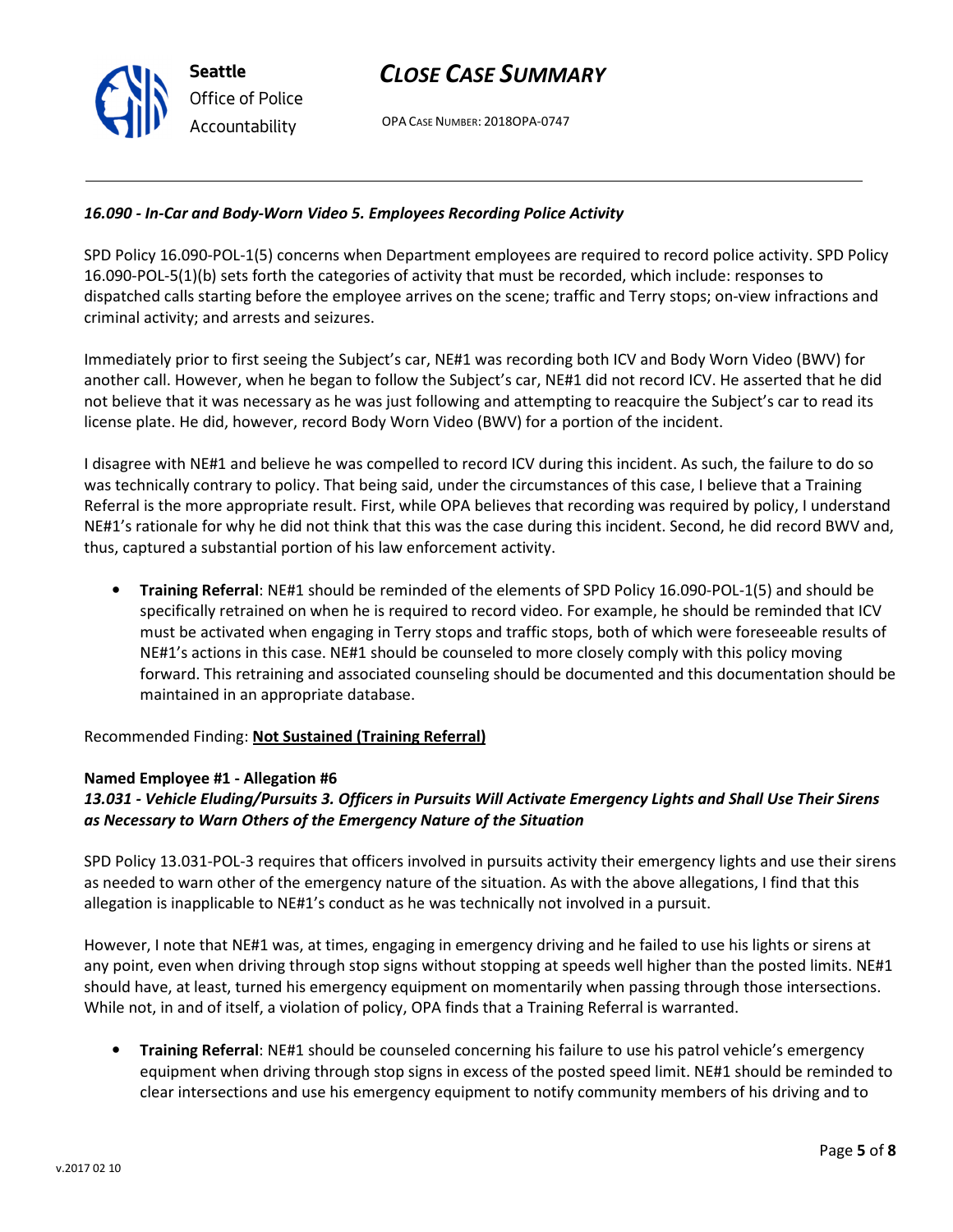

Seattle Office of Police Accountability

# CLOSE CASE SUMMARY

OPA CASE NUMBER: 2018OPA-0747

ensure their safety. This counseling and any associated retraining should be documented and this documentation should be maintained in an appropriate database.

Recommended Finding: Not Sustained (Training Referral)

# Named Employee #1 - Allegations #7 13.031 - Vehicle Eluding/Pursuits 7. Officers Must Notify Communications of Pursuits

SPD Policy 13.031-POL-7 states that officers must notify communications of pursuits and provide continuous updates. The policy specifies the information that must be provided. (See SPD Policy 13.031-POL-7.)

Again, as discussed in the context of the above allegations, NE#1 was technically not in a pursuit as contemplated by SPD policy. As such, this policy is inapplicable to his conduct. He did, however, provide specific updates to radio, including stating that he was not involved in a pursuit.

For the above reasons, I recommend that this allegation be Not Sustained – Unfounded.

Recommended Finding: Not Sustained (Unfounded)

#### Named Employee #2 - Allegations #1

13.031 - Vehicle Eluding/Pursuits 4. Officers Will Not Pursue Without Articulable Justification that the Public Safety Need to Stop the Eluding Vehicle Outweighs the Inherent Risk of Pursuit Driving

NE#2 followed NE#1 and the Subject car for a period of time. He characterized himself as a backing officer who was supporting NE#1.

NE#2, like NE#1, stated that he was not involved in a pursuit. For the same reasons as discussed above (see Named Employee #1, Allegation #3), I agree and find that this policy is inapplicable to NE#2's conduct during this incident. As such, I recommend that this allegation be Not Sustained – Unfounded.

Recommended Finding: Not Sustained (Unfounded)

# Named Employee #2 - Allegation #2

# 13.031 - Vehicle Eluding/Pursuits 19. All Driver Officers Involved in a Pursuit will Complete a Blue Team Vehicle Pursuit Entry

As NE#2 was not technically in a pursuit, he was not required to complete a Blue Team Vehicle Pursuit Entry. As such, I recommend that this allegation be Not Sustained – Unfounded.

Recommended Finding: Not Sustained (Unfounded)

Named Employee #2 - Allegation #3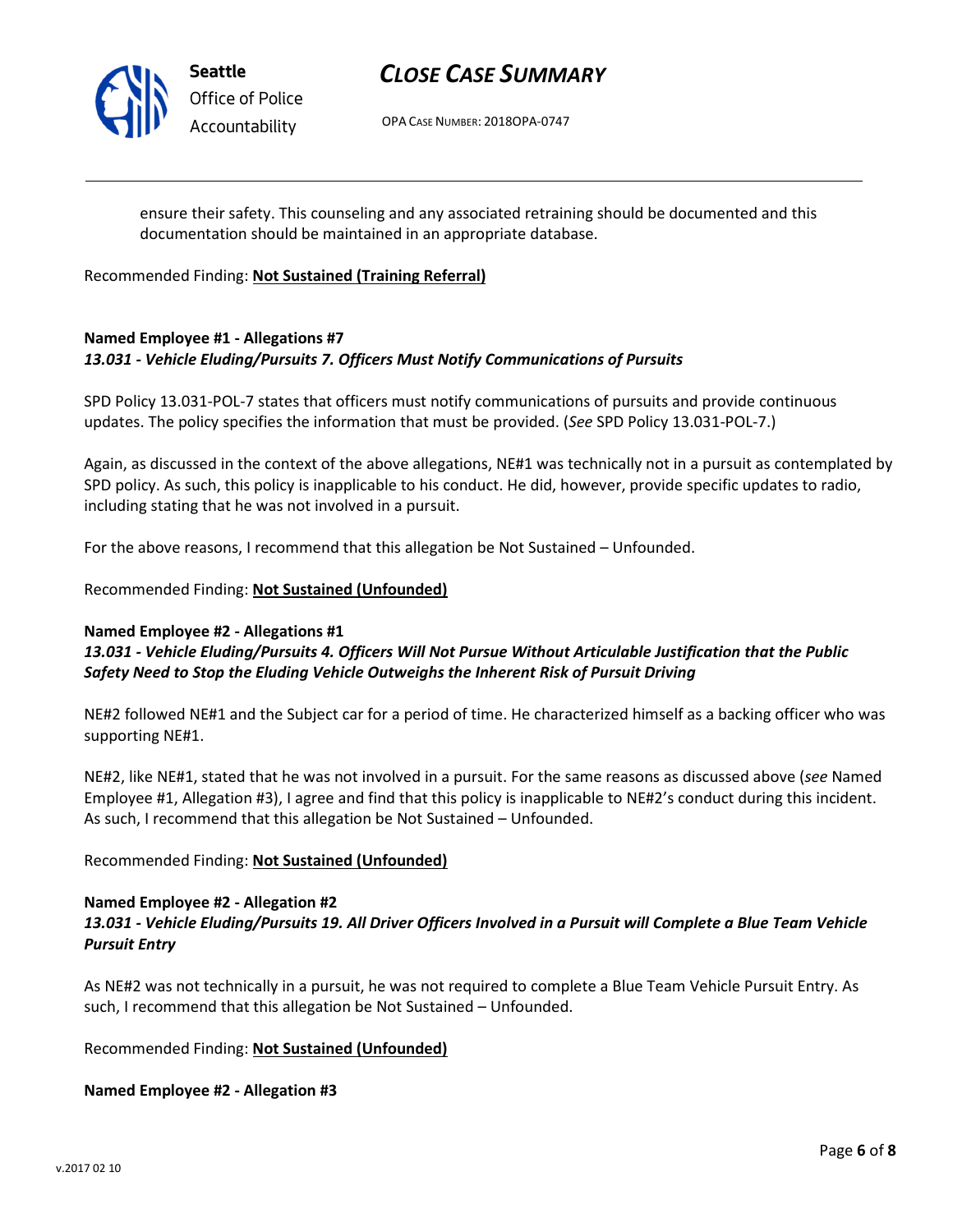OPA CASE NUMBER: 2018OPA-0747

### 13.031 - Vehicle Eluding/Pursuits 3. Officers in Pursuits Will Activate Emergency Lights and Shall Use Their Sirens as Necessary to Warn Others of the Emergency Nature of the Situation

NE#2, like NE#1, drove at speeds above the posted limits while following NE#1 and the Subject car. He also drove through stops signs without stopping and without activating his patrol vehicle's emergency equipment. While I do not find that this constituted a violation of policy, I believe that it warrants a Training Referral.

• Training Referral: NE#2 should be counseled concerning his failure to use his patrol vehicle's emergency equipment when driving through stop signs in excess of the posted speed limit. NE#2 should be reminded to clear intersections and use his emergency equipment to notify community members of his driving and to ensure their safety. This counseling and any associated retraining should be documented and this documentation should be maintained in an appropriate database.

### Recommended Finding: Not Sustained (Training Referral)

### Named Employee #2 - Allegations #4 13.031 - Vehicle Eluding/Pursuits 7. Officers Must Notify Communications of Pursuits

Again, as NE#2 was not involved in a pursuit, this policy is inapplicable to his conduct in this case. As such, I recommend that it be Not Sustained – Unfounded.

# Recommended Finding: Not Sustained (Unfounded)

### Named Employee #3 - Allegations #1 13.031 - Vehicle Eluding/Pursuits 4. Officers Will Not Pursue Without Articulable Justification that the Public Safety Need to Stop the Eluding Vehicle Outweighs the Inherent Risk of Pursuit Driving

Similar to NE#1 and NE#2, NE#3 denied that she and the student officer that she was supervising engaged in a pursuit. She stated that she was trying to locate the Subject car and that she did so, in part, by driving at speeds higher than the posted speed limits and passing through stops signs without stopping. She indicated, however, that she never attempted to effectuate the stop of the Subject car and was not trying to keep pace with it.

Based on OPA's review of the video, NE#3 is correct that, under a technical reading of the policy, she was not engaged in a pursuit during this incident. As such, I recommend that this allegation be Not Sustained – Unfounded.

Recommended Finding: Not Sustained (Unfounded)

#### Named Employee #3 - Allegation #2

# 13.031 - Vehicle Eluding/Pursuits 19. All Driver Officers Involved in a Pursuit will Complete a Blue Team Vehicle Pursuit Entry

As I find that NE#3 was not involved in a pursuit, I similarly find that she was not required to generate a Blue Team Vehicle Pursuit Entry. Accordingly, I recommend that this allegation be Not Sustained – Unfounded.



Seattle Office of Police Accountability